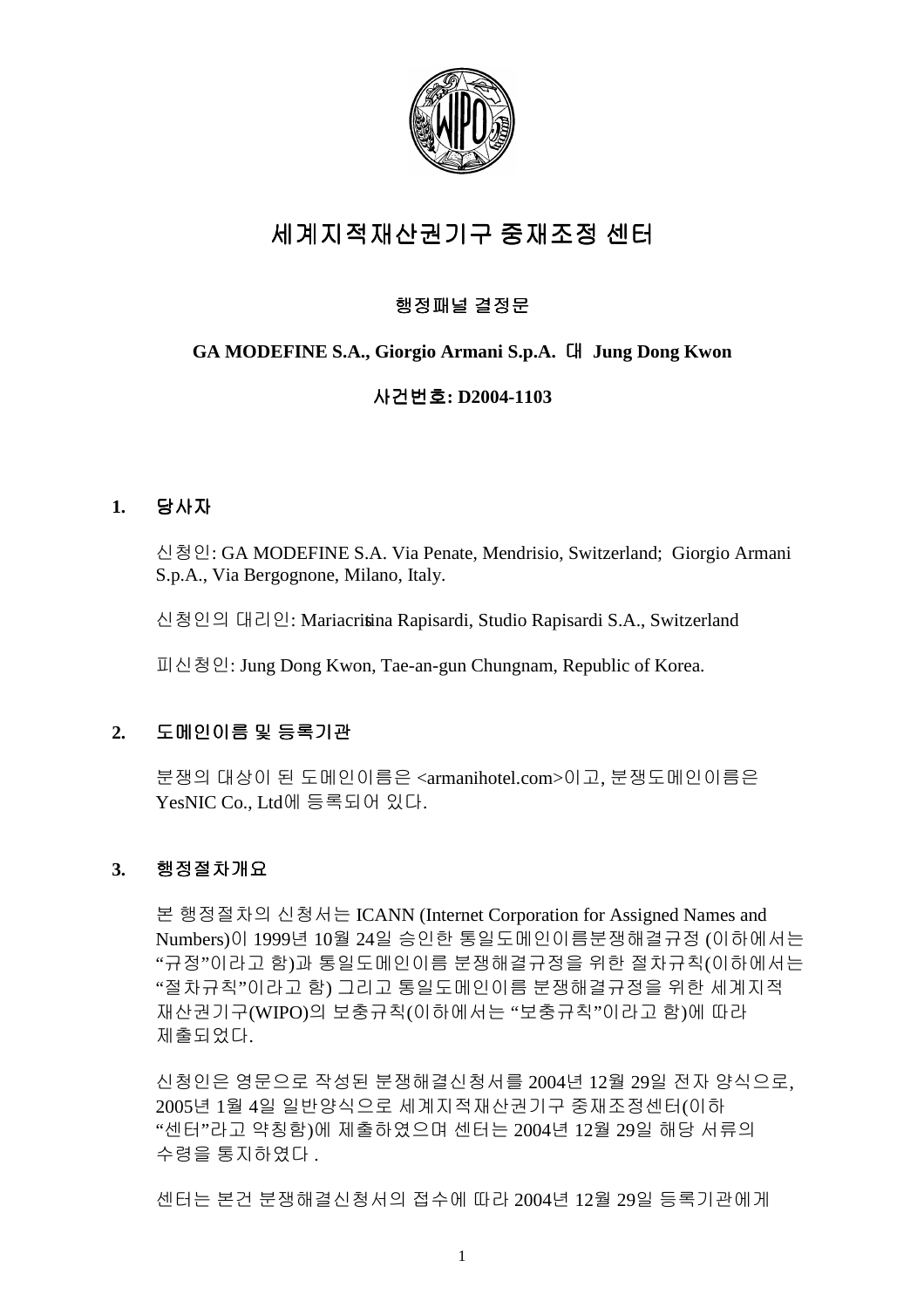등록인의 정보를 요청하는 이메일을 발송하였고, 등록기관은 2005년 1월 10일자로 센터에 보낸 답변을 통해서 등록인의 확인 등 세부사항의 확인과 함께 등록약관상의 언어가 한국어임을 확인해 주었다.

센터는 2005년 1월 10일 행정절차상 언어와 관련하여 등록약관상의 언어가 한국어임을 지적하고 당사자간에 영어로 할 것을 합의한 바를 입증하지 못하는 한 한국어로 신청서를 수정 번역하여 2005년 1월 15일까지 제출하여야 함을 신청인에게 통지하였다.

이에 따라 신청인은 한국어로 수정 번역된 분쟁해결신청서를 2005년 1월 14일 전자양식으로, 2005년 1월 17일 일반양식으로 제출하였다.

센터는 2005년 1월 19일 분쟁해결신청서의 형식적 요건의 충족여부 점검서를 작성하였으며 해당 신청서가 형식적인 모든 요건을 충족함을 확인하였다.

센터는 절차규칙 제2조 (a)항 및 제4조 (a)항에 따라 2005년 1월 19일 '분쟁해결신청서 및 행정절차개시 통지문'을 분쟁해결신청서와 함께 전자우편양식으로 피신청인에게 발송하는 동시에 그 문서를 국제특급운송수단을 통하여 피신청인에게 발송하였다. 그리고 절차규칙 제5조 (a)항에 따라 피신청인이 답변서를 제출할 수 있는 마감기일은 2005년 2월 8일임을 통지하였으나, 기한까지 피신청인이 답변서를 제출하지 않자 센터는 2005년 2월 9일 답변서의 미제출을 확인, 통지하였다

신청인의 단독패널 지명의사에 따라서, 센터는 본건의 분쟁해결을 위한 행정패널의 패널위원으로 장문철 패널위원을 위촉하였고 패널위원으로서의 승낙 및 공평성과 독립성의 선언문을 접수하여 절차규칙 제7조에 따라 2005년 2월 14일 패널을 적법하게 구성하였다.

따라서, 센터는 당사자들에게 행정 패널이 구성되었다는 점과 결정 예정일이 2005≸ 2㠈 28㢰㢸㡸 2005≸ 2㠈 14㢰 䋩㫴䚌㜴␘.

# 4. 사실관계

㐔㷡㢬㡴 Armani, Giorgio Armani, Emporio Armani, Armani Café, Emporio Armani Café 등의 상표를 유럽, 미국 캐나다 지역 그리고 대한민국을 포함한 세계 각 지역에 등록 및 보유하고 있으며 의상, 안경, 향수, 보석, 레스토랑 등의 다양한 사업을 운영하여 왔으며 그 상표는 국제적으로 널리 알려져 있다. 한편 피신청인은 분쟁도메인이름을 등록한 후 현재까지 사용하지 않고 있다.

## **5.** ㇠㣄☘㢌 㨰㣙

# **A.** 㐔㷡㢬㢌 㨰㣙

신청인의 주장을 요약하면 다음과 같다.

(1) 분쟁도메인이름<armanihotel.com>은 신청인의 상표 Armani를 포함하고 있으며 Hotel이라는 용어를 첨부하였다고 하더라도 해당 상표와 분쟁도메인이름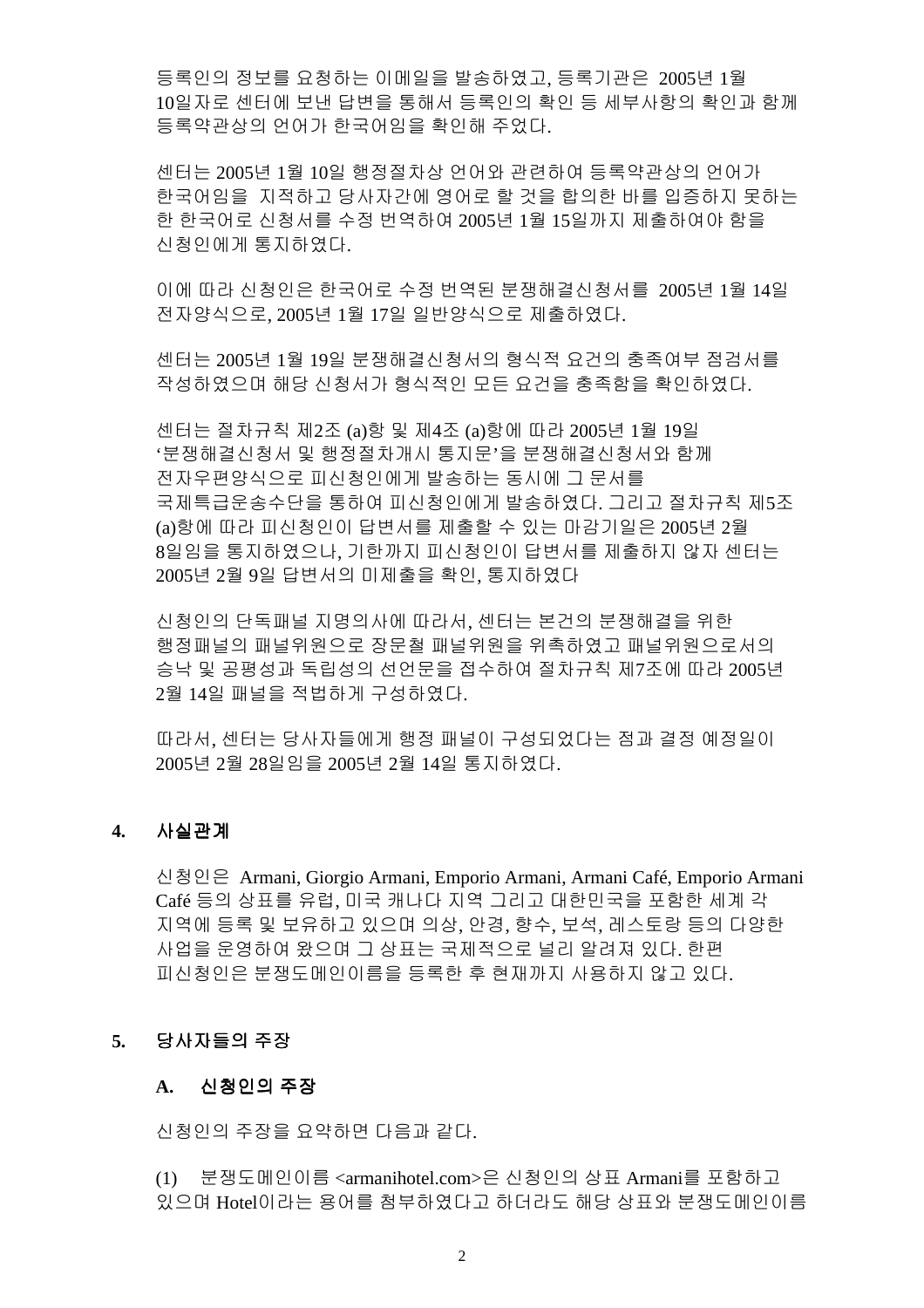간에 혼동의 여지는 충분히 있다. 또한 호텔사업은 아르마니 그룹의 사업영역의 하나이기도 하다.

신청인은 자신의 상표 Armani와 관련하여 WIPO 센터 에서 제출된 <armanisunglasses.com> (WIPO 사건번호 D2000-0306), <armaniinternational.net> (WIPO ㇠ᶨⶼ䝬 D2000-0305), <armaniboutique.com> (WIPO ㇠ᶨⶼ䝬 D2000-1424) <armaniexchange.net> (WIPO ㇠ᶨⶼ䝬 D2001-0370), <armani-giorgio.com> (WIPO ㇠ᶨⶼ䝬 D2001-0308), <giorgio-armani.com> (WIPO ㇠ᶨⶼ䝬 D2001-0309), <armaniexchangecollection.com> (WIPO 사건번호 D2001-0331) 등에서 자신의 상표의 저명성이 인정되었다고 주장한다.

(2) 다음과 같은 이유 때문에 신청인은 피신청인이 분쟁 도메인이름에 대해 정당한 권리나 이익이 없다고 주장한다. 첫째, 피신청인은 해당 도메인 이름으로 널리 알려진 바 없다. 둘째, 피신청인은 신청인과 어떤 관계가 있거나 그에 소속되어 있지 않으며 해당 상표를 사용할 권리를 얻지 않았다. 셋째, 피신청인은 도메인 이름이나 이와 동일한 이름에 대한 정당한 권리를 얻은 바 없다. 넷째, 피신청인은 분쟁 도메인이름과 관련하여 사업상 사용하거나 준비 중인 어떤 사이트도 없다. 다섯째, 분쟁 도메인이름은 2004년 2월 22일 까지 어떤 사이트와도 연결되어 있지 않았다.

(3) 피신청인이 해당 도메인이름을 부정한 목적으로 등록한 사실은 다음과 같은 상황에서 증명될 수 있다고 신청인은 주장한다. 첫째, 아르마니 상표의 세계적인 명성으로 비추어 볼 때 피신청인이 해당 도메인이름을 등록할 당시 이를 인지하지 못했을 리가 없다. 둘째, 피신청인은 해당 도메인이름을 등록함으로써 이를 등록비 이상의 과다한 금액을 받고 타인에게 판매, 대여 또는 이전을 의도한 것이다. 셋째, 피신청인이 분쟁도메인 이름을 등록하기 바로 직전에 신청인이 중동의 유명업체와 호텔 및 리조트시설을 세계 도처에 건설하기로 계약을 체결하였다고 매스컴을 통해 보도된 바 있다.

## **B.** 피신청인의 주장

피신청인은 신청인의 위 주장에 대하여 아무런 답변도 제시하지 않았다.

### **6.** ᶴ䋔 ⵃ 䑄␜

## 행정절차상 언어

절차규칙 제11조에 따르면 당사자가 달리 합의하거나 등록약관에 달리 정하지 않은 한, 행정절차의 언어는 등록약관에서 사용한 언어이다. 이 점에 있어 분쟁 도메인이름의 등록약관 상의 언어는 등록기관이 센터에 통지해 온 바와 같이 한국어이다. 본 패널은 행정절차의 언어는 한국어라고 판단하고 본 결정문도 한국어로 작성한다.

## 입증책임

통일도메인이름 분쟁해결규정을 위한 절차규칙 제14조에 따라 신청인의 분쟁해결신청서가 피신청인에게 통지되었음에도 불구하고 피신청인은 신청인이 주장하는 사실이나 입증방법에 대해 실질적으로 어떤 답변을 하지 않는 현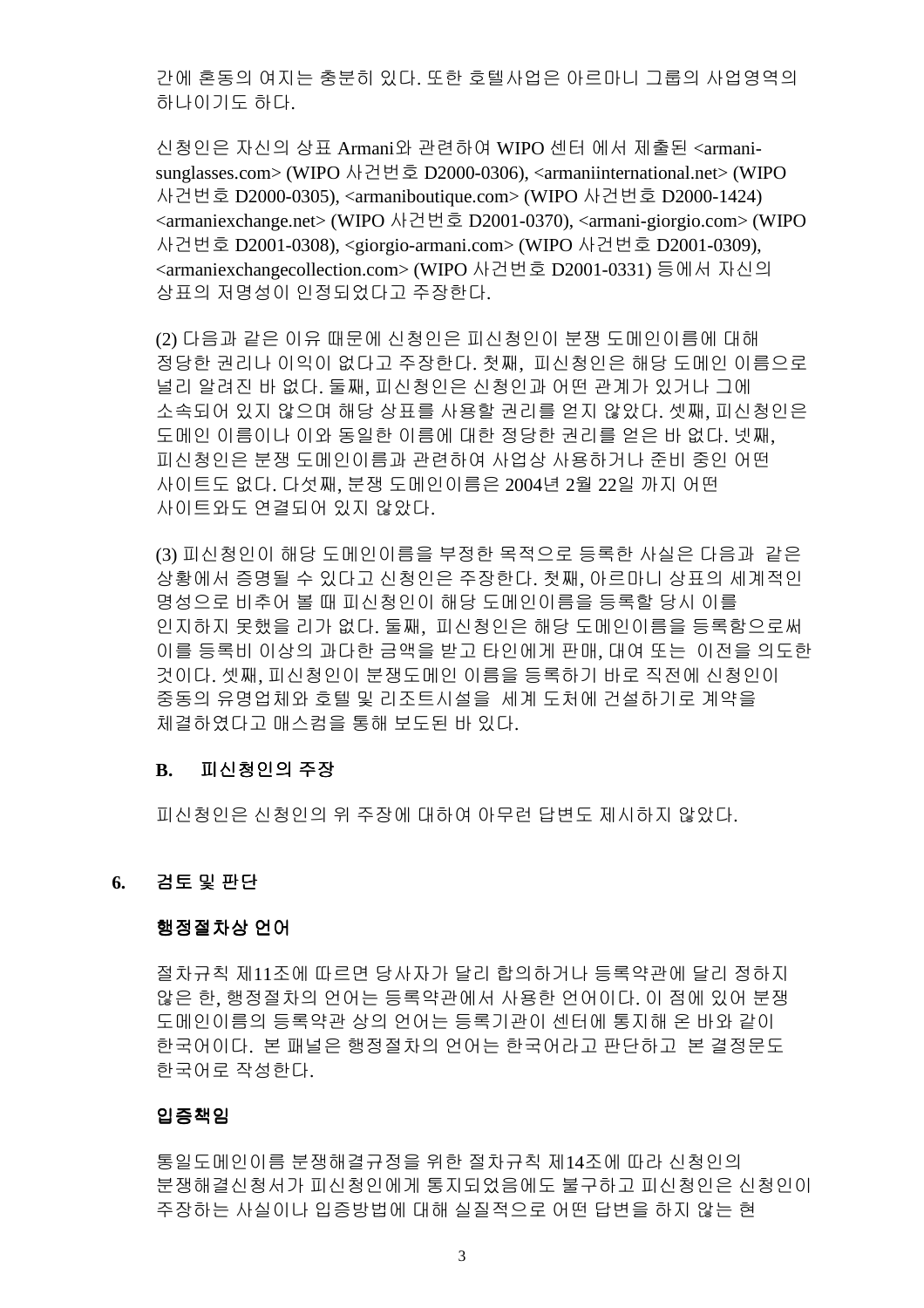상황에서 패널은 신청인이 제출한 주장과 입증방법에 대해 적절하다고 판단되는 추정을 할 수 밖에 없다. 그러나. 패널은 피신청인이 답변을 하지 않았다는 사실만으로 신청인에게 유리하게 결정을 내릴 수 없으며 피신청인이 답변하지 않는 상황 하에서 적절하고 정당한 추론을 도출하고자 한다.

규정 제4조 (a)항에 따르면 신청인은 자신의 주장을 관철시키기 위해서는 다음 요건을 입증하여야 한다.

- (1) 신청인이 권리를 갖고 있는 상표 또는 서비스표와 등록인의 도메인이름이 동일하거나 혼동을 일으킬 정도로 유사하다는 것;
- (2) 등록인이 당해 도메인이름에 대하여 권리 또는 정당한 이익을 가지고 있지 아니하다는 것;
- (3) 등록인의 도메인이름이 부정한 목적으로 등록되고 사용되고 있다는 것.

따라서 상기의 사항과 관련하여 신청인이 주장하는 논점을 판단하면 다음과 같다.

### A. 도메인 이름의 혼동을 일으킬 정도의 유사성 여부

분쟁도메인이름 <armanihotel.com>의 주요부분인 "armani"는 신청인의 상표와 동일하며 대한민국을 포함한 세계 각국에 널리 알려진 명칭이다.

해당 도메인이름이 신청인의 상표와 동일한 단어를 포함하고 있을 뿐만 아니라 신청인의 사업종목 중 하나가 호텔이므로 인터넷 이용자들로 하여금 도메인이름 등록자와 신청인간에 사업상 어떤 관계 또는 제휴가 있는 것으로 혼동을 일으킬 정도로 유사하다.

따라서 본 패널은 분쟁도메인이름은 규정에서 요구하는 바와 같이 신청인의 상표와 동일하거나 혼동을 일으킬 정도로 유사하다고 판단한다.

## B. 도메인이름에 관한 피신청인의 권리 또는 정당한 이익

신청인은 피신청인이 Armani 상표에 대한 권리를 가지고 있지도 않고 상표권 사용의 허락을 받은 바도 없으므로 분쟁도메인이름에 대해 어떤 권리나 정당한 이익이 없다고 주장한다.

한편, 피신청인은 자신이 분쟁도메인이름에 대해 어떤 권리나 정당한 이익이 있음을 주장하지도 않으며 신청인의 주장에 대해 어떤 반박도 하지 않고 있다. 또한 피신청인은 현재까지 분쟁도메인이름을 활성화하기 위한 어떤 준비를 하지 않고 있으므로 본 패널은 피신청인이 분쟁도메인이름에 대해서 아무런 권리나 정당한 이익도 가지고 있지 않는 것으로 판단한다.

### C. 피신청인의 부정한 목적

피신청인이 분쟁도메인이름에 대해서 어떠한 권리나 이익도 가지고 있지 않음에도 불구하고 대한민국에서도 널리 알려진 신청인의 상표와 혼동을 일으킬 정도로 유사한 도메인이름을 등록함으로써 그 등록은 부정한 목적을 위한